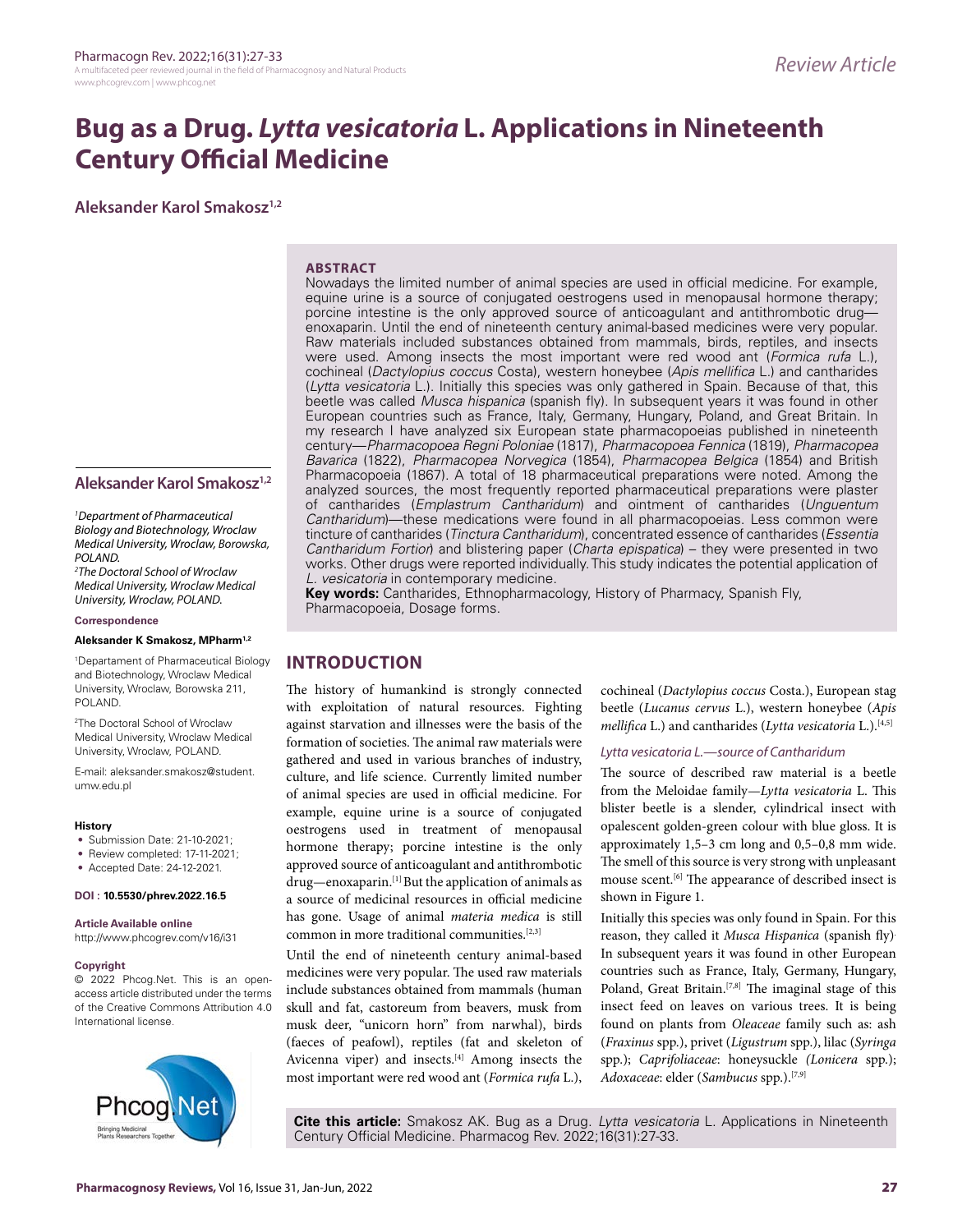

**Figure 1:** *Lytta vesicatoria* according to *Atlas historji naturalnej* [eng. Natural History Atlas] from 1900 Public domain.[10]

Gatherers of this raw material stretched the cloth around the tree, then shaken its branches. Fallen insects were collected into a container with water, alcohol, vinegar, or gasoline, or by exposure to the vapor of spirit, turpentine or vinegar.<sup>[6-8]</sup> After death (in imaginal state) they were quickly dried in the sun or with artificial heat.<sup>[6]</sup>

Powder of *L. vesicatoria* yields its active components (mainly cantharidin— tricyclic terpenoid) to alcohol, ether, fixed and volatile oils.[8] For this mentioned reason these ingredients were used as solvents during obtaining pharmaceutical preparations This drug was adulterated with *Cetonia aurata* L. and with euphorbium (resin obtained from various species of spurge e.g. *Euphorbia resinifera* A. Berger).[7-8]

In this article, I wanted to find out, in which drug forms *L. vesicatoria*  was used, for which diseases it was applied, and how these remedies were prepared in 19<sup>th</sup> century European pharmacy.

# **MATERIALS AND METHODS**

#### Literature search

The author conducted a literature search within the archive.org database using keywords such as "Pharmacopoeia" and "Pharmacopeia", between 1819 and 1882 (published in Europe).<sup>[11]</sup> After reading the works, I selected the most relevant books for this article. Regarding the inclusion criteria, the works were selected depending on the inclusion based on the following topics: dosage forms of drugs based on cantharis, and their application. Exclusion criteria include the following: All other books that did not cover one of these topics as their primary endpoint. The binominal Latin names of plants were synchronized with The Plantlist database.[12]

The author searched works mentioned in section *Sources* for pharmaceutical preparations based on grounded *L. vesicatoria*. Then the author translated and comprised these recipes, their ingredients ratios, variability, names, and applications. It was assumed, that 1 uncia (ounce) is equivalent of 1/12 of libra and 1 drachma is equivalent of 1/8 of uncia. To simplify the calculations, it was assumed that 1 fluid ounce is equal to 1 uncia.

#### Sources

In the research author used six European state pharmacopoeias published in nineteenth century. The first one, *Pharmacopoeia Regni Poloniae* is considered to be the first Polish national pharmacopoeia. It was compiled by General Medical Council of the Kingdom of Poland and published in 1817 in Warsaw. This work is divided into three parts: *Materia pharmaceutica*, *Preparata et composita* and *Ex tempore parranda*. [13] The second source was the *Pharmacopoea Fennica*. This work was published in 1819 under the privilege of the Prince of Finland. It is divided in two parts: *Materia pharmaceutica* and *Preparata pharmaceutica*. In the preface, it is placed *Normae pharmaceuticae*—pharmaceutical standards and rules of obtaining the *materia medica*, measuring and preparation of medications.[14]

Pharmacopoeia for the Kingdom of Bavaria or *Pharmacopoea Bavarica*, ordered by King of Bavaria was published in 1822. de Martius (probably Ernst Wilhelm Martius – German pharmacognosist and entomologist) took care of the description of medicinal raw materials (mineral, herbal and animal products). After the opening section, the medical council included *Generalia*—pharmacopoeial standard methods of measurement of density and energy (calories). The main text is divided in three volumes. First, *Tomus primus* is separated in three subsections *materia pharmaceutica animalis* (animal sources), *materia pharmaceutica mineralis* (mineral sources), *materia pharmaceutica vegetabilis* (plant sources). Second volume, Tomus secundus is dedicated to synthetic and galenic pharmaceutical preparations. First subchapter—*technica pharmaceutica* lists the following formulations: acids, alcohols, tinctures, medicinal waters, medicinal powders, and other forms of the drug.[15]

*Pharmacopoea Norvegica* was published in 1854 under authority of king Oscar I of Sweden. It was first Norwegian national pharmacopoeia. This book is not divided in parts like the other ones pharmacopoeias. The main text is composed of descriptions of pure substances, raw materials and pharmaceutical preparations arranged in alphabetical order.<sup>[16]</sup>

New Belgian Pharmacopoeia or *Pharmacopoea Belgica Nova* is an 1854 successor of previous *Pharmacopoea Belgica*. This volume starts from pharmacopoeial standard methods of measurement. The main text is divided into sections dedicated to *materia medica*, pharmaceutical preparations, special drugs, and antidotes.<sup>[17]</sup>

The last pharmacopoeia used in research is British Pharmacopoeia from 1867. It was published under the direction of president of The General Council of Medical Education and Registration of the United Kingdom—dr. George Burrows. It was the first pharmacopoeia which replaced the previous local indices of medicines of British Isles. The main text is composed of descriptions of pure substances, raw materials and pharmaceutical preparations arranged in alphabetical order (like in *Pharmacopoea Norvegica*). The interesting part is tables, which describe the weight and measures standards, pharmaceutical symbols and books containing plates of officinal plants.<sup>[18]</sup>

# **RESULTS**

# Original Medicinal Uses

Carl Linnaeus in his well-known work about crude drugs—*Materia medica per regna tria naturae* [Medicinal sources from three kingdoms of nature] describes all species of animals and plants which was used in pharmacy and medicine in his contemporary times. In the chapter devoted to insects he described the cantharid under the name *Meloë vesicatorius*. [4] This description has been placed above with the author's translation.

## Original Latin text

*VIS: inter. diuretica! aphrodisiaca, exter. corrosiva, exulcerans, excitans, revellans*

*USUS: intern. Ischuria, Hydrophobia, Hydrops, Gonorrhoea maligna. Exter. Febr- exanth maligna, Pleuritis, Morbi soporosi, Delirium, Ophthalmia, Paralysis, Asthma, Ulcera cacoëthica*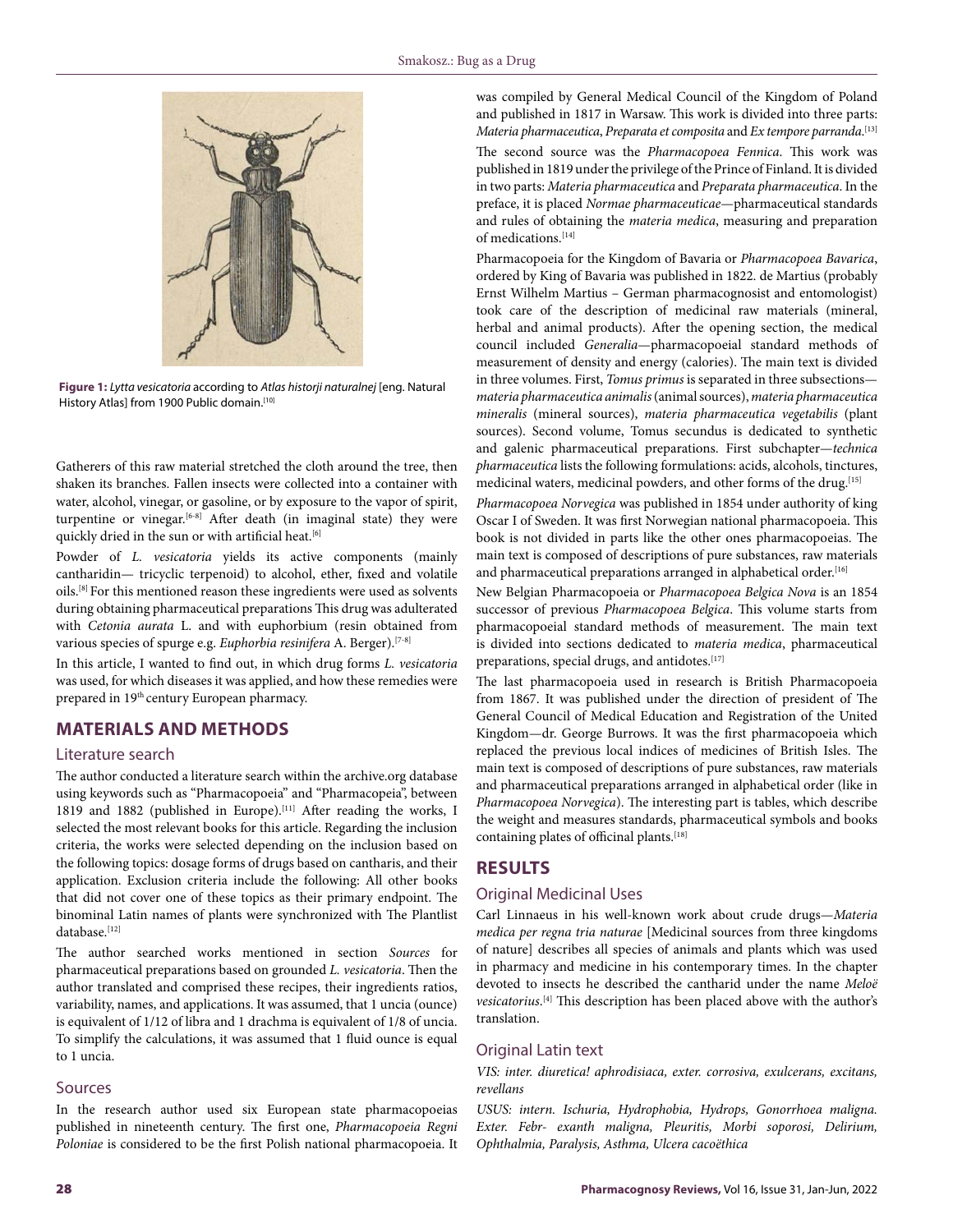## **Translation**

Potency: internal [usage] diuretic! aphrodisiac, external [usage] irritating, fomentative, rousing, revulsive

Usage: internal [usage] ischuria, rabies, oedema, lues maligna. External [usage] maligna hyperthermia, pleurisy, coma, delirium, ophthalmitis, paralysis, asthma, necrotizing fasciitis

# Pharmaceutical preparations based on *L. vesicatoria Pharmacopoeia Regni Poloniae* (1817)[13]

In *materia medica* part of *Pharmacopoeia Regni Poloniae*  (Pharmacopoeia of Kingdom of Poland) the description of Cantharides has been placed alongside their appearance, foraging place, and method of obtaining. What is remarkable, the polish synonym of this source *Muchy Hiszpańskie* was also provided. The first analyzed formula is *Emplastrum Cantharidum Ordinarium* (basic plaster of cantharides; page 106). It contains 1 libra of beeswax, 3 unciae of turpentine and purified pork lard and half uncia of ground cantharides (Figure 2). The first three ingredients were melted, then the powder of *L. vesicatoria* was added, mixed and the plaster were formulated. The ratio of used ingredients is 24:6:6:1 (beeswax:turpentine:lard:cantharides).<sup>[13]</sup>

Second plaster mentioned in this volume is *Emplastrum Cantharidum Perpetuum* (constant plaster of cantharides; page 107). It was composed of 2 unciae of grounded cantharides, 1 uncia of euphorbium (resin obtained from *E. resinifera*) and one libra of turpentine and pine resin (obtained from *Pinus sylvestris* L.). The process of formulation was analogical to theprevious one (melting and mixing the resins, then adding the cantharides. The ratio of used ingredients is 1:12:12:2 (euphorbium:turpentine:pine resin:cantharides).

*Tinctura Cantharidum* (tincture of cantharides; page 167) according to this pharmacopoeia consist of half uncia of cantharides and 1 libra of spirit. Raw material was macerated in alcohol in cold place for 3 days and filtered. The ratio of used ingredients is 24:1 (alcohol:cantharides).

*Unguentum Cantharidum* (ointment of cantharides; page 175) was compounded by mixing 2 unciae of crashed cantharides with 8 unciae of poppyseed oil (obtained from *Papaver somniferum* L.) and heating in water bath. After 2 hr the mixture was strained and half libra of this compound was added to 4 unciae of beeswax. The ratio of used ingredients in final product is 4:4,8:1,2 (beeswax:oil:cantharides).

#### *Pharmacopoea Fennica* (1819)[14]

In another European state pharmacopoeia—*Pharmacopoea Fennica*  (Finnish Pharmacopoeia) first recipe based on blister bettle is *Emplastrum* 

# Emplastrum Cantharidum ordinarium.

- R. Cerae flavae Libram unam, Terebinthinae,
	- Adipis suillae depuratae, singulorum Un cias tres.<br>Liquatis et semirefrigeratis immisce
		-
	- Cantharidum grossiuscule tritarum Libram dimidiam, ut fiat Emplastrum.

**Figure 2:** Recipe for basic plaster of cantharides according to Pharmacopoeia Regni Poloniae (1817), Public domain. [13]

*Cantharidum* (plaster of cantharides; page 48). It consisted of 10 unciae of beeswax, 3 unciae of turpentine and olive oil (obtained from *Olea europaea* L.) and 6 unciae of cantharides. Oil, wax, and turpentine was melted, then the grindeded cantharides were added. This mixture was heated on the fire for hour, then strained and cooled. The ratio of used ingredients is 10:3:3:6 (beeswax:turpentine:oil:cantharides).<sup>[14]</sup>

*Tinctura cantharidum* (tincture of cantharides; page 85) was prepared by maceration of 0,5 uncia of cantharides in 1 libra of spirit in cold place for 8 days. Then the tincture was strained thought the filtration paper. The ratio of used ingredients is 24:1 (alcohol:cantharides).

*Unguentum Cantharidum* (ointment of cantharides; page 91) was compounded by mixing 1 libra of cantharides with 4 librae of *Unguenti terebinthinae resinosi* (3 unciae of rosin, lanolin, turpentine, and beeswax heated and mixed with libra of olive oil). The ratio of used ingredients in final product is 1:1:4:1:1:2 (beeswax:turpentine:oil:lanolin:rosin:can tharides).

Second ointment mentioned in this work is *Unguentum Cantharidum Colatum* (filtered plaster of cantharides; page 92). It was prepared by mixing 1 libra of above medicine – ointment of cantharides, filtered through linen cloth with 2 drachmae of copper(II) sulfate with 1 libra of olive oil (Figure 3). The ratio of used ingredients is 12:12:0,25 (cantharides ointment:olive:copper(II) sulfate).

# *Pharmacopoea Bavarica* (1822)<sup>[15]</sup>

In one of German state Pharmacopoeia—Bavarian Pharmacopoeia (*Pharmacopoea Bavarica*) there is no description of *L. vesicatoria* as a crude drug. Nevertheless, there is several recipes based on described insect. The first of these is *Alcohol Cantharidum* (tincture of cantharides; page 161). This drug was formulated by simple maceration one part of cantharides in 6 parts of spirit for 3 days. This brown tincture turned green when water was added (Figure 4).

*Emplastrum Cantharidum Cereum* (plaster of cantharides with wax; page 185) was manufactured by melting 4 parts of beeswax with 1 part of olive oil. Then 1 part of turpentine and 2 parts of ground cantharides

# UNGUENTUM CANTHARIDUM COLATUM.

UNGUENTUM AD FONTICULOS BERGII.

Unguentum cantharidum adhuc calidum coletur per linteum. Libræ ejus uni addantur

Aeruginis pulveratæ Drachmæ tres, cum æquali quantitate Olivarum olei

subtilissime contritæ.

**Figure 3:** Recipe for filtered cantharis plaster according to Pharmacopoea Fennica (1819), Public domain.<sup>[14]</sup>

ALCOHOL GANTHARIDUM. Tinctura Canthariconfirm dum  $0.$ The Reservation  $\frac{1}{2}$  is not ?

Para ex parte una Cantharidum, in sex partibus Alcoholis diluti per tres dies macerandis, Sit brunneum; saporis caustici; addita Aqua culore flavo-virente oppalescens.  $3.01^{+0.00}$  0.19  $\sqrt{7}$ 

**Figure 4:** Recipe for tincture of cantharides according to Pharmacopoea Bavarica (1822), Public domain.[15]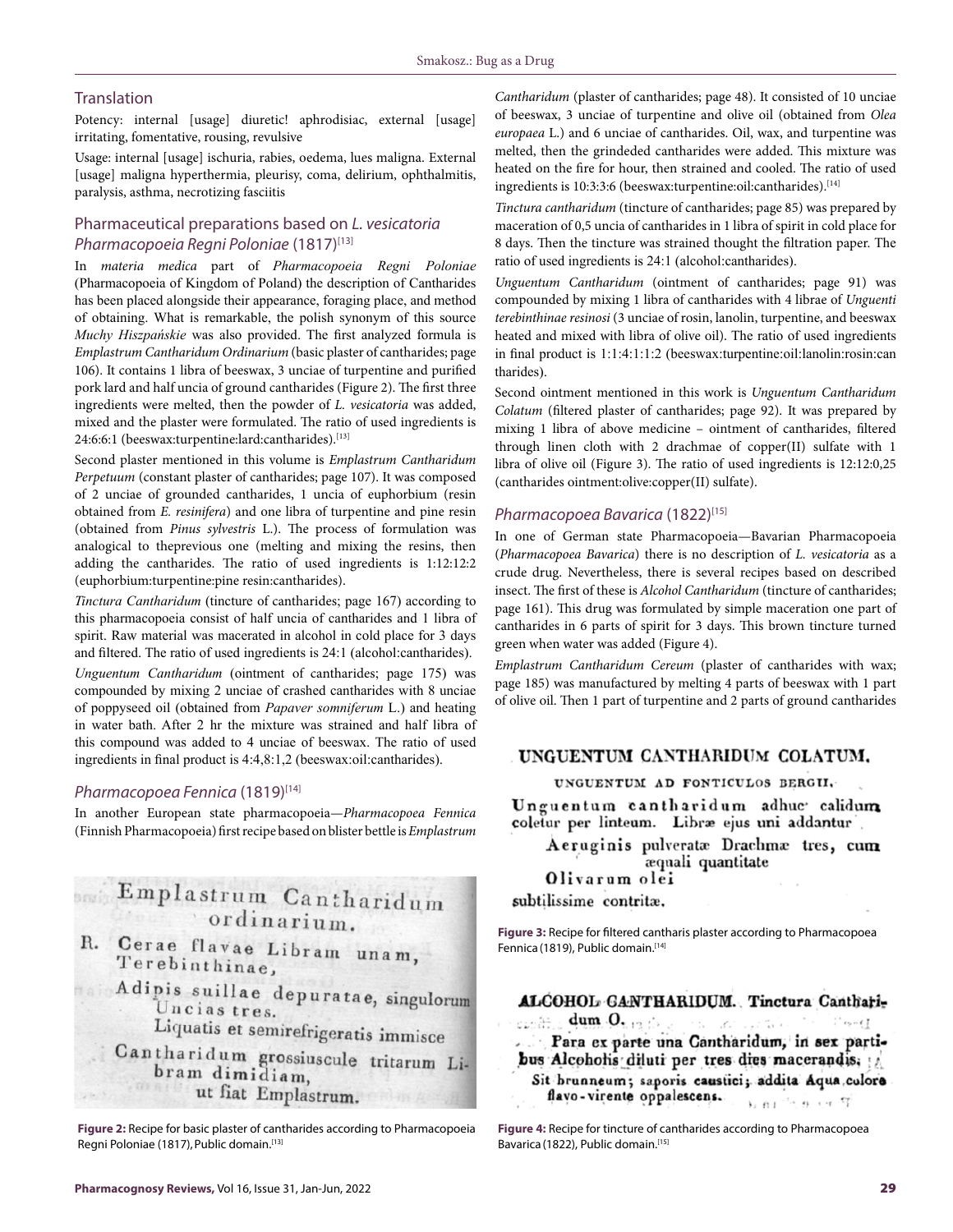were added to this mixture. This formula ends with a warning of the dangerous effects of this medicine (toxicity).

The last formula incorporated in this pharmacopoeia is *Unguentum Cantharidum Cereum* (ointment of cantharides with wax; page 268). It was prepared by digestion 1 part of cantharides with 2 parts of spirit for 24 hr. Then 4 parts of almond oil (*Prunus dulcis* (Mill.) D.A.Webb) were added, mixed and heated until all the alcohol has been vaporized. In last step this blend was heated with 1,5 parts of beeswax.

# *Pharmacopoea Norvegica* (1854)[16]

In *Pharmacopoea Norvegica* (Norvegian Pharmacopoeia) first mentioned prescription was for *Emplastrum Catharidum Colatum* (filtered plaster of cantharides; page 40). This medicine was prepared by mixing (in porcelain or copper container) 8 parts of pulverized *L. vesicatoria* and rosin, 5 parts of beeswax and 2 parts of tallow (obtained from *Bos taurus* L.). Then the vessel was heated in water bath till the fusion of all compounds. In next step 1 part of *Picea abies* (L.) H. Karst or *P. sylvestris*  turpentine was added. In the last step the mixture was cooled and put on special sheet.

*Emplastrum Cantharidum Ordinarium* (ordinary plaster of cantharides; page 40) was formulated by mixing and heating 10 parts of beeswax, 3 parts of turpentine and oil, and 6 parts of powder of cantharides.

Emplastrum *Cantharidum Perpetuum* (constant plaster of cantharides; page 41) was prepared by incorporation the following components: 12 parts of melted turpentine and mastic (obtained from *Pistacia lentiscus* L.), 3 parts of ground cantharides and 2 parts of pulverized euphorbium. In the last step the mixture was cooled and put on special sheet (Figure 6).

This pharmacopoeia contains two recipes for tinctures: *Essentia Cantharidum* (essence of cantharides; page 50) and *Essentia Cantharidum Fortior* (concentrated essence of cantharides; page 50). The only difference between these two formulations were ingredients ratio: 1:30 in first and 1:5 in second formula. These essences were produced by digestion the pulverized *L. vescatoria* under reflux condenser.

*Oleum Cantharidum Infusum* (infused oil of cantharides; page 103) was prepared by heating the vessel with 1 part of pulverized Spanish fly with 4 parts of oil in steam bath for 6 hr and filtration of medicine.

Recipe for *Unguentum Cantharidum* (ointment of cantharides; page 174). was almost the same as *Emplastrum Cantharidum Colatum.* The only difference was ratio—1 part of colophony, tallow and beeswax was mixed with 2 parts of ground cantharides, 4 parts of oil and heated in 90–100 Celsius degrees. In the next step 1 part of turpentine was added (Figure 5).

## *Pharmacopoea Belgica nova* (1854)[17]

The New Belgian Pharmacopoeia (*Pharmacopoea Belgica nova*) contains the highest number of recipes among the analyzed pharmacopoeias (de Hemptinne 1854). The method of preparation of plasters is comparable to those mentioned earlier. *Emplastrum Cantharidum*  (plaster of cantharides; page 161) was prepared by mixing 480 parts of beeswax, 420 parts of Venetian turpentine (obtained from *Larix decidua* Mill.), and olive oil with 280 parts of pulverized *L. vesicatoria. Emplastrum Cantharidum Anglicum* (English plaster of cantharides; page 161) was formulated by mixing 203 parts of beeswax and lanolin, 94 parts of rosin, 169 parts of pork lard with 332 parts of pulverized cantharides. *Emplastrum Cantharidum Camphoratum* (camphor plaster of cantharides; page 162) was compounded by mixing 96 parts of above plaster of cantharides with 4 parts camphor with small amount of olive oil. The last plaster—*Emplastrum Cantharidum Perpetuum* (constant plaster of cantharides; page 162) was prepared by mixing 387 parts of



**Figure 5:** Apothecary ointment of cantharides jar. From collection of Sverresborg Trøndelag Folkemuseum (Norway). CC BY-NC-SA 4.0 license.

#### EMPLASTRUM CANTHARIDUM PERPETUUM.

(Ph. Sv. 45. Emplastrum Cantharidum cum Euphorbio; caterarum Empl. Cantharidum perpetuum.)

Rp. Balsami Pinorum, Resinæ Pistaciæ pulveratæ, singulorum partes duodecim. 12. Leni calore colliqvefacta probe commisceantur cum Cantharidum pulveratarum partibus tribus . . . 3. Resinae Euphorbiarum pulveratae partibus duabus 2. Massa in papyraceas capsulas effundatur.

**Figure 6:** Recipe for constant plaster of cantharides according to Pharacopoea Norvegica (1854), Public domain*.* [16]

mastic, 387 parts of Venetian turpentine, 33 parts of pork lard with 64 parts of pulverized euphorbium and 429 parts of cantharides.

*Oleum cantharidatum* (oil of cantharides; page 202) was prepared in a unique way 100 parts of pulverized cantharides were boiled with 500 parts of water for 6 hr. In the next step this decoction was strained and reduced into 300 parts in bain-marie. In last step 1000 parts of olive oil was poured and gently heated for 15 min; then the mixture was cooled, and the oil phase was separated from water.

*Tinctura Cantharidum Aetherea* (*ethereal tincture* of cantharides; page 264) was done by simple percolation of 200 parts of ground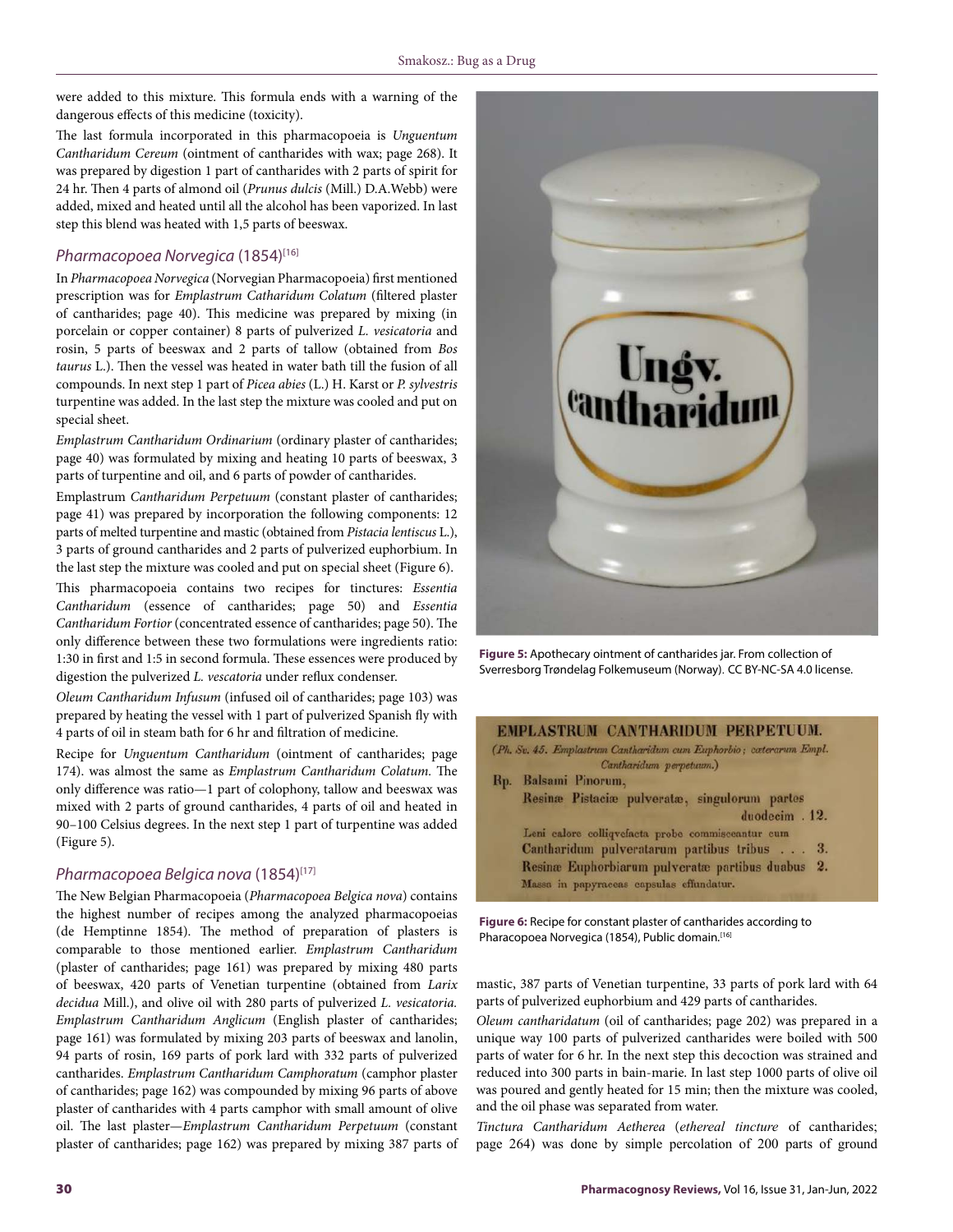*L. vesicatoria* with 400 parts of ether. After 20 hr tincture was collected and once again 400 parts of solvent were added. After 6 hr of second percolation following part of tincture was collected. The remaining raw material was pressed out; squeezed fluid was added to previous part of tincture and the ether was poured up to 1000 parts of tincture.

In the described pharmacopoeia were found four recipes for ointment. First, *Unguentum Cantharidum Album* / *Unguentum Perpetuum* (white ointment of cantharides /constant ointment of cantharides; page 274) was prepared by boiling 100 parts of ground cantharides with 1000 parts of water for 6 hr. Then decoction was strained and reduced to 6 parts. In next step 857 parts of pork lard and 143 parts of beeswax were added and this mixture was heated for 15 min. In last step this medicine was cooled, and water part was removed.

*Unguentum Cantharidum Nigrum* (black ointment of cantharides; page 274) and *Unguentum Cantharidum Viride* (green ointment of cantharides; page 275) were compounded medicines. In first case it was mixture of 150 parts of cantharides and 850 parts of simple ointment (850 parts of port lard, 150 parts of beeswax). In second case it was mixture of 30 parts of cantharides, 319 parts of olive oil, 175 parts of beeswax and 476 parts of poplar ointment (200 parts of *Populus* spp. buds, 125 parts of *Hyoscyamus niger* L. and *Atropa belladonna* L. leaves, 500 parts of water and 1000 parts of pork lard).

*Charta epispatica* (blistering paper; page 319) was prepared by immersion of paper in melted mixture of 78–90 parts of crushed *L. vesicatoria*, 433 parts of beeswax, 217 parts of spermaceti (obtained from *Physeter macrocephalus* L.), 217 parts of oleoresin Elemi (obtained from *Canarium luzonicum* (Blume) A.Gray), and 153 parts of Venetian turpentine.

*Collodium cantharidatum* (collodion of cantharides; page 320) was formulated in two phases. In first one 500 parts of ground cantharides were percolated in mixture of 500 parts of ether and 90 parts of ethyl acetate. In second phase 100 parts of this extract were mixed with 2 parts of cellulose nitrate (Figure 8).

## *British Pharmacopoeia* (1867)<sup>[18]</sup>

*Acetum cantharidis* (vinegar of cantharides; page 2) was prepared by mixing 13 fluid ounces of acetic acid with 2 ounces of anhydrous acetic acid. Then in this blend 2 ounces of cantharides in powder was poured and digested for 2 hr in 93 Celsius degree. In next step this mixture was put into percolator, and when the liquid ceased to pass, 5 fluid ounces of acetic acid over the residuum in the apparatus were poured. As soon as the percolation were complete, the liquids were mixed with enough acetic acid to get 20 fluid ounces. The ratio of used ingredients is 20:2 (vinegar:cantharides).

*Emplastrum cantharidis* (cantharis plaster; page 105) was prepared by liquidation of 7,5 unciae of beeswax and suet (obtained from *B. taurus*) and 6 unciae of lard on water bath. Then 3 unciae of resin and 12 unciae

UNGUENTUM CONTRA CALVITIEM (DUPEYTRES).

| R. Extracti Cantharidum alcoholici. . part. |  |  |  |  |  |  |  |   | 2    |
|---------------------------------------------|--|--|--|--|--|--|--|---|------|
| Olei Amygdalarum                            |  |  |  |  |  |  |  |   | 58   |
| Balsami nervini                             |  |  |  |  |  |  |  |   | 470  |
| Medullæ bovinæ                              |  |  |  |  |  |  |  | Þ | 470  |
|                                             |  |  |  |  |  |  |  |   | 1000 |

**Figure 7:** Recipe for Unguentum Contra Calvitem (ointment against baldness; page 341). Public domain*.* [17]

#### COLLODIUM CANTILARIDATUM.

| R. Cantharidum pulveratarum part. |                           |  |  |  |  |  |      | 500 |
|-----------------------------------|---------------------------|--|--|--|--|--|------|-----|
| Etheris sulphurici                |                           |  |  |  |  |  |      | 500 |
| $\overline{\phantom{a}}$          | $\alpha$ acctici $\ldots$ |  |  |  |  |  | $\,$ | 90  |

Methodo lixiviatoria exhauri et residuum ope preli exprime; tunc sume

Hujus soluti atherei. . . . . . . . part. 100

Pyroxyli . . . . . . . . . . . . .

9

Pyroxylum solutum servetur vase probe clauso.

Nors. Liquidum hoe, ope penicilli cuti applicatum, vesicationem producit.

**Figure 8:** Recipe for collodion of cantharides according to Pharmacopea Belgica Nova. Public domain.<sup>[17]</sup>

of cantharides were added. The ratio of used ingredients is 7,5:7,5:6:3:12 (beeswax:suet:lard:resin:cantharides).

*Tinctura Cantharidis* (tincture of cantharides; page 323) was prepared by simple maceration of 0,25 uncia of ground *L. vesicatoria* in 20 liquid ounces of spirit for 7 days. The ratio of used ingredients is 80:1 (spirit:cantharides).

*Unguentum Cantharidis* (ointment of cantharides; page 353) was compounded by infusion of 1 uncia of cantharides in 6 fluid ounces of olive oil for 12 hr. Then this medicinal oil was put in baine-marine for 15 min and strained. In last step 1 uncia of beeswax was added. The ratio of used ingredients is 6:1:1 (oil:wax:cantharides)

*Unguentum contra calvitem* (ointment against baldness) was prepared by mixing the nervine ointment (470 parts) with almond oil (*Prunus dulcis*  (Mill.) D.A.Webb) (58 parts), extract of cantharides (2 parts) and bovine bone marrow (470 parts) (Figure 7).

# **DISCUSSION AND CONCLUSION**

The raw material described above was used externally mainly as blistering agent and local irritant; also, in chronic gonorrhoea, paralysis, lepra, ulcers therapy. Spanish fly was used internally as a diuretic stimulant and aphrodisiac. In large doses it is a very dangerous poison causing severe inflammation and irritation of internal organs. In acute poisoning suppression of urine, excessive priapism, headache, delirium, convulsions, coma, and death were observed. Lethal dose is 1,6 g of *L. vesicatoria*, what is equivalent of 10–50 mg of pure cantharidin.[8]

The pharmacists and doctors in nineteenth century believed, that the best pharmaceutic form (used internally) based on cantharides is tincture. The plasters (*Emplastra*) based on Cantharidum were held on skin for 2-3 hr.<sup>[6]</sup> If Carried longer (4-5 h) large blisters were produced. After 24 hr yellow liquid is produced, and hard healing wounds are formed. They could heal even for six months.[7]

According to some authors the aphrodisiac effect occurs only in subtoxic dose.[6] Moreover, they believed that this action is possible when cantharidin is absorbed into the bloodstream.<sup>[6]</sup> It is worth to notice, that this substance may irritate the urethra when excreted in urine, resulting in the congestion of the reproductive organs.<sup>[6,8]</sup>

The pharmacists and doctors in nineteenth century believed, that the best pharmaceutic form (used internally) based on cantharides is tincture. The plasters (*Emplastra*) based on Cantharidum were held on skin for  $2-3$  hr.<sup>[6]</sup> If Carried longer (4–5 hr) large blisters were produced. After 24 hr yellow liquid is produced, and hard healing wounds are formed. They could heal even for six months.[7]

According to some authors the aphrodisiac effect occurs only in subtoxic dose. [6] Moreover, they believed that this action is possible when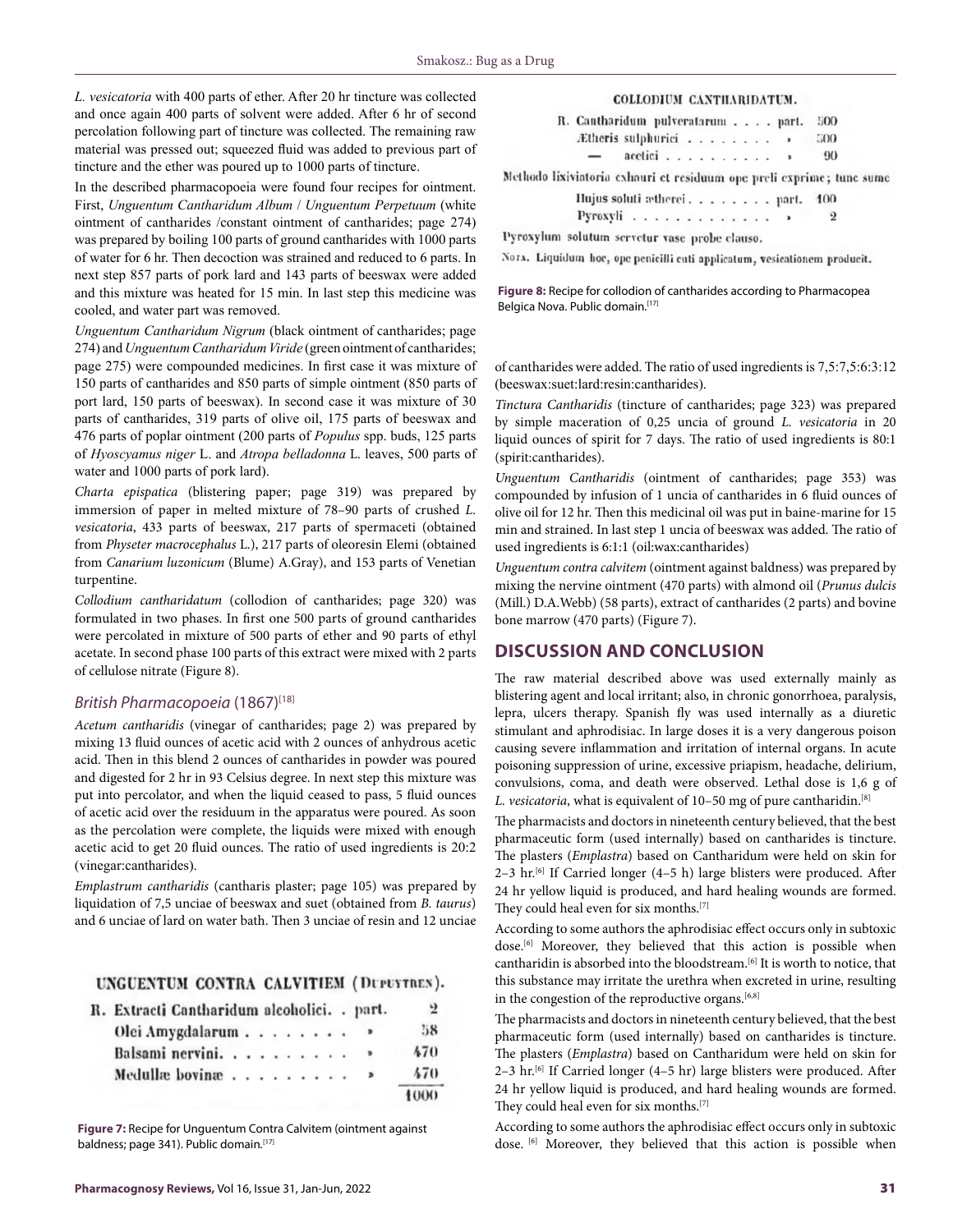| able 1. The comparison of urugs described in various pharmacopoelas.<br><b>Pharmaceutical preparation</b> | Ph. Reg. Pol. 1817 | Ph. Fenn. 1819 | Ph. Bav. 1822 | <b>Ph. Norv. 1854</b> | Ph. Belg. 1854 | Ph. Br. 1867 |
|-----------------------------------------------------------------------------------------------------------|--------------------|----------------|---------------|-----------------------|----------------|--------------|
| Acetum cantharidis                                                                                        |                    |                |               |                       |                | $+$          |
| Charta epispatica                                                                                         |                    |                |               |                       | $+$            | $^{+}$       |
| Collodion cantharidatum                                                                                   |                    |                |               |                       | $+$            |              |
| Emplastrum calefaciens                                                                                    |                    |                |               |                       |                | $+$          |
| Emplastrum Cantharidum Camphoratum                                                                        |                    |                |               |                       | $+$            |              |
| Emplastrum Catharidum Colatum                                                                             |                    |                |               | $+$                   |                |              |
| Emplastrum Cantharidum (Ordinarium/Cereum)                                                                | $+$                | $^{+}$         | $+$           | $+$                   | $+$            | $+$          |
| Emplastrum Cantharidum Perpetuum                                                                          | $+$                |                |               | $+$                   | $+$            |              |
| Essentia/Tinctura/Alcohol Cantharidum                                                                     | $+$                | $^{+}$         | $+$           | $^{+}$                |                | $^{+}$       |
| Essentia Cantharidum Fortior                                                                              |                    |                | $+$           | $^{+}$                |                |              |
| Oleum Cantharidum Infusum                                                                                 |                    |                |               | $+$                   | $^{+}$         |              |
| Tinctura Cantharidum Aetherea                                                                             |                    |                |               |                       | $^{+}$         |              |
| Unguentum Cantharidum (Cereum)                                                                            | $+$                | $^{+}$         | $+$           | $+$                   |                | $+$          |
| Unguentum Cantharidum Album                                                                               |                    |                |               |                       | $+$            |              |
| Unguentum Cantharidum Colatum                                                                             |                    | $+$            |               |                       |                |              |
| Unguentum Cantharidum Nigrum                                                                              |                    |                |               |                       | $+$            |              |
| Unguentum Cantharidum Viride                                                                              |                    |                |               |                       | $+$            |              |
| Unguentum Contra Calvitem                                                                                 |                    |                |               |                       | $+$            |              |

# **Table 1: The comparison of drugs described in various pharmacopoeias.[13–18]**

Legend: Ph. Reg. Pol.—Pharmacopoeia Regni Poloniae, Ph. Fenn. —Pharmacopoea Fennica, Ph. Bav—Pharmacopoea Bavarica, Ph. Norv—Pharmacopoea Norvegica, Ph. Br.—British Pharmacopoeia.

cantharidin is absorbed into the bloodstream.  $^{[6]}$  It is worth to notice, that this substance may irritate the urethra when excreted in urine, resulting in the congestion of the reproductive organs.<sup>[6,8]</sup>

Among the analyzed sources, the most frequently reported pharmaceutical preparations are plaster of cantharides (*Emplastrum Cantharidum*) and ointment of cantharides (*Unguentum Cantharidum*) these medications were found in all pharmacopoeias*.* Less common were tincture of cantharides *(Tinctura Cantharidum),* concentrated essence of cantharides (*Essentia Cantharidum Fortior*) and blistering paper (*Charta epispatica*)—they were present in two works. Other drugs were reported individually.

The described formulae for the tincture of cantharides differ from the recipe mentioned in P. Hernquist manuscript *Zoopharmacologia* from the first part of nineteenth century.<sup>[19]</sup> According to L. E. Appelgren (2010) this preparation was formulated by maceration of 3 unciae of cantharides with 0,5 uncia of camphor and 1,5 drachms of nitric acid in 1 measure [sic] of spirit. After the appropriate number of days, it was filtrated. In described formulae alcoholic tincture was prepared by simple maceration and filtration of crude drug. P. Hernquist also supposedly describe irritating, proinflammatory and diuretic properties of *Lytta vesicatoria* and its products.[19] This description of pharmacological properties is identical to these mentioned by Carl Linnaeus(1772) and editors of state pharmacopoeias.

The biggest noted concentrations of cantharides were 34%—*Emplastrum Catharidum Colatum* (Norwegian Pharmacopoeia). Slightly lower (33%) in the case of *Emplastrum Cantharidum Perpetuum* (New Belgian Pharmacopoeia) and *Emplastrum Cantharidis* (British Pharmacopoeia). The comparison of drugs mentioned in described sources is shown in Table 1.

Currently the cantharidin in US, in the form of collodion, is used in the treatment of warts and molluscum. The most common concentration of this terpenoid, used in these medications, is 0,7%.[20] It was also proven

that this substance act as a vasoconstrictor in human cardiac tissue (Puerto Galvis *et al.* 2013). Other compounds, based on cantharidin (norcantharidin, cantharidimide, norcantharimide), because of their inhibitory activity of phosphoprotein phosphatases could be efficient in treatment of cancer.[21] This study indicates the potential applications of *L. vesicatoria* in contemporary medicine. Also, it may inspire further clinical trials and research.

# **ACKNOWLEDGEMENT**

The author wishes to thank Piotr Czerwik for the review of the manuscript.

# **CONFLICT OF INTEREST**

The authors declare that there is no conflict of interest.

## **REFERENCES**

- 1. Queensland Health. Medicines/pharmaceuticals of animal origin. 2020 [cited Sep 10 2021]. Available from: https://www.health.qld.gov.au/\_\_data/assets/ pdf\_file/0024/147507/qh-gdl-954.pdf.
- 2. Alves RRN, Rosa IL. Zootherapy goes to town: The use of animal-based remedies in urban areas of NE and N Brazil. J Ethnopharmacol. 2007;113(3):541-55. doi: 10.1016/j.jep.2007.07.015, PMID 17719192.
- 3. Martínez GJ. Use of fauna in the traditional medicine of native Toba (qom) from the Argentine Gran Chaco region: an ethnozoological and conservationist approach. Ethnobio Conserv. 2013 May 2:1-43. doi: 10.15451/ec2013-8-2.2-1-43.
- 4. Von Linné C. Materia medica per regna tria naturae: secundum genera differentias synomyma loca durationes culturas nomina Simplicia praeparata qualitates modos potentias vires usus Composita. Editio Altera. Leipzig and Erlangen: Wolfgang Waltherum; 1772. p. 1-26.
- 5. Dasal M, Smakosz A, Kurzyna W, Rudko M. "Unicorn horn" drugs in the medical and pharmaceutical culture of Europe. Farm Pol. 2021;77(2):84-94. doi: 10.32383/farmpol/135093.
- 6. Farmakognozja MJ. [Pharmacognosy]. [Vilnus Tow Wydawnicze pogon]. 1933:549-51.
- 7. Alexander W. Tentamen medicum de cantharidum historia ac usu. Edinburgh. Balfour: Auld et Smellie; 1769;1-32.